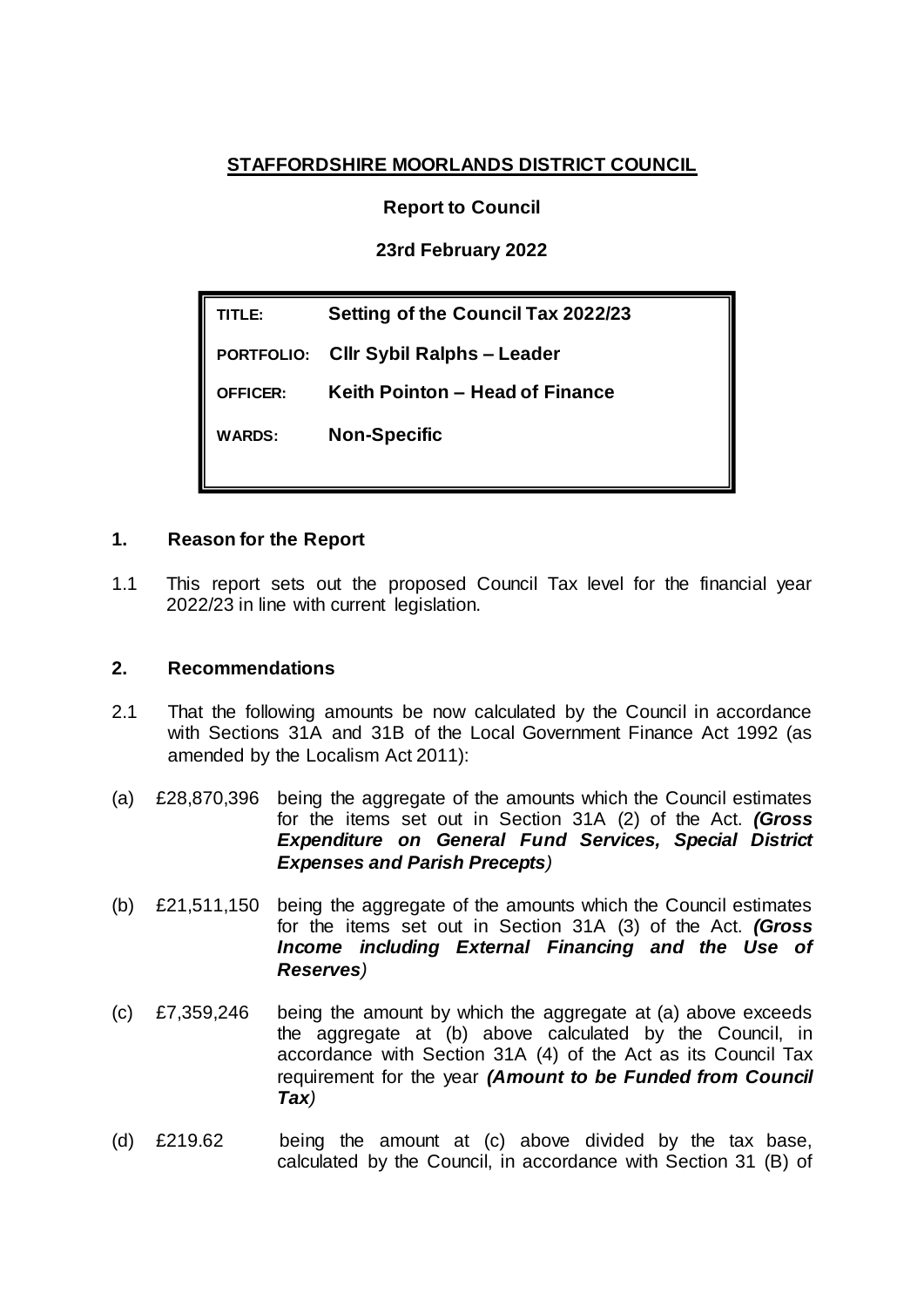the Act, as the basic amount of its Council Tax for the year. *(Average Local Council Tax)*

- (e) Appendix B being Council Tax for the SMDC District divided by the tax base plus the Parish Precept and any amounts of special items relating to dwellings in those parts of the Council's area divided the local tax base. *(Band D Charges for each Parish)*
- (f) Appendix C being the amounts given by multiplying the amount at (e) above by the number which, in the proportion applicable to dwellings listed in a particular valuation band divided by the number which in that proportion is applicable to dwellings listed in valuation band D, calculated by the Council as the amounts to be taken into account for the year in respect of categories of dwellings listed in different valuation bands *(Charges for all Bands)*
- (g) Appendix D being the aggregate of the local charges in (f) above and the amounts levied by major precepting authorities. *(Total Council Tax charge for each Band in each Parish)*

#### **3. Executive Summary**

| <b>Element</b>                                       | 2021/22<br>Charge | 2022/23<br><b>Charge</b> | <b>Increase</b><br>(Decrease) |      |  |
|------------------------------------------------------|-------------------|--------------------------|-------------------------------|------|--|
|                                                      | £                 | £                        | £                             | $\%$ |  |
| Staffordshire Moorlands DC                           | 158.40            | 163.14                   | 4.74                          | 2.99 |  |
| <b>District Council Tax</b>                          | 158.40            | 163.14                   | 4.74                          | 2.99 |  |
| Special District Expenses*                           | 12.35             | 12.40                    | 0.05                          | 0.4  |  |
| Parish Councils*                                     | 41.67             | 44.08                    | 2.41                          | 5.78 |  |
| <b>Average Local Council Tax</b>                     | 212.42            | 219.62                   | 7.20                          | 3.39 |  |
| <b>Staffordshire County Council</b>                  | 1,360.62          | 1,401.30                 | 40.68                         | 2.99 |  |
| Staffordshire Commissioner<br>(Police & Crime)       | 238.57            | 248.57                   | 10.00                         | 4.19 |  |
| <b>Staffordshire Commissioner</b><br>(Fire & Rescue) | 78.78             | 80.35                    | 1.57                          | 1.99 |  |
| <b>Total Council Tax</b>                             | 1,890.39          | 1,949.84                 | 59.45                         | 3.14 |  |

3.1 The average Council Tax to be charged to taxpayers in Band D can be summarised as follows:

Special District Expenses and Parish Council charges vary between parishes and are shown as average values in the above for illustration purposes.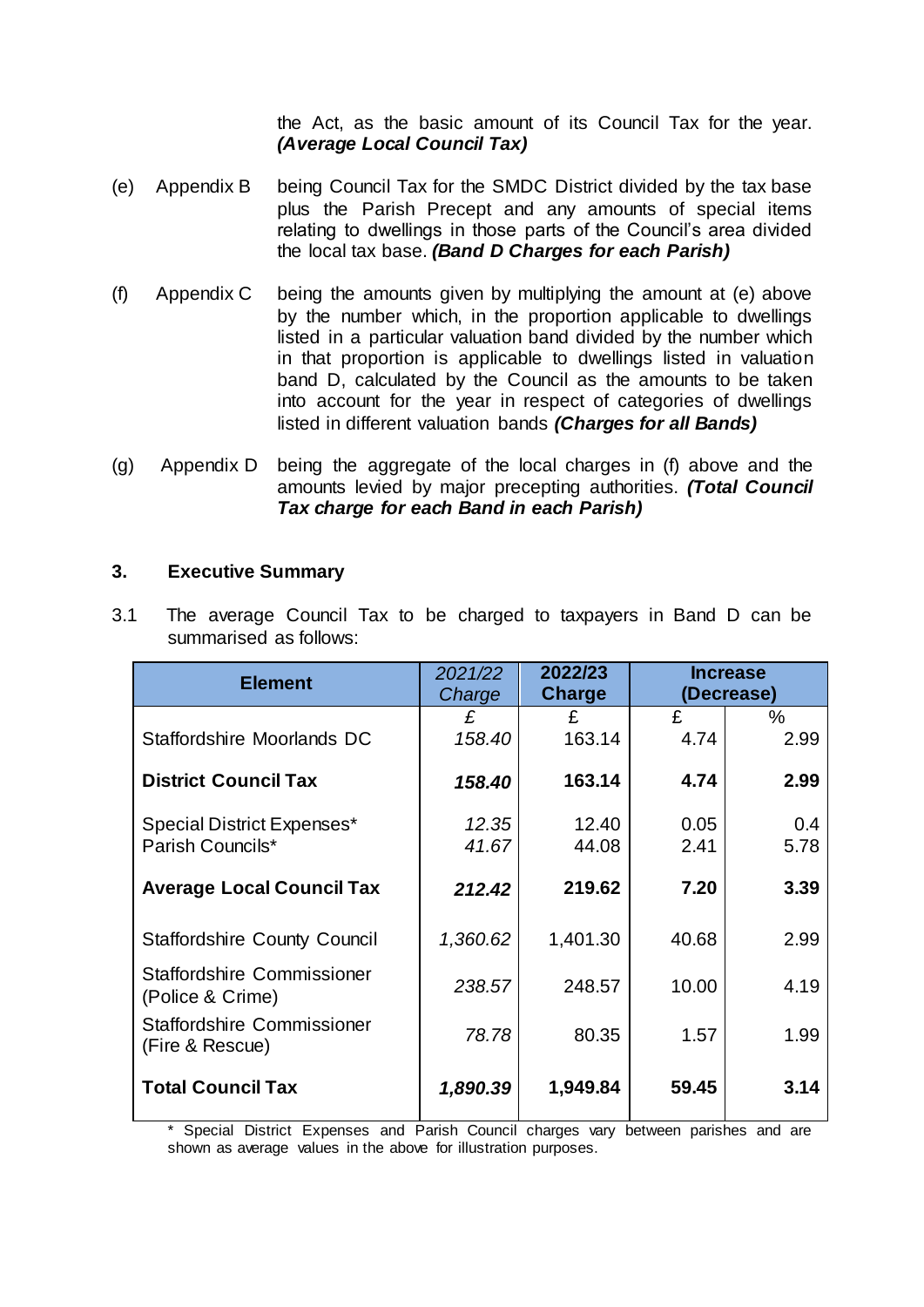#### **4. How this report links with Corporate Priorities**

4.1 Not applicable

#### **5. Options**

5.1 There are no options to consider as this report formally sets the Council Tax following resolutions of all of the relevant precepting authorities.

#### **6. Implications**

- 6.1 Community Safety None.
- 6.2 Employees None.
- 6.3 Equalities None.
- 6.4 Financial The subject of the report.
- 6.5 Legal None.
- 6.6 Climate Change None.
- 6.7 Internal and External Consultation: None.
- 6.8 Risk Assessment: Not applicable

#### **JOHN BETTS Acting Executive Director (Finance & Customer Services)**

#### **Background Papers Contact**

Localism Act 2011 Local Government Finance Act 1992 Local Authorities Finance Settlement 2021/22 Budget Working Papers

Finance and Procurement Moorlands House Leek

Keith Pointon Head of Finance Tel: (01538) 395400 Ext. 4193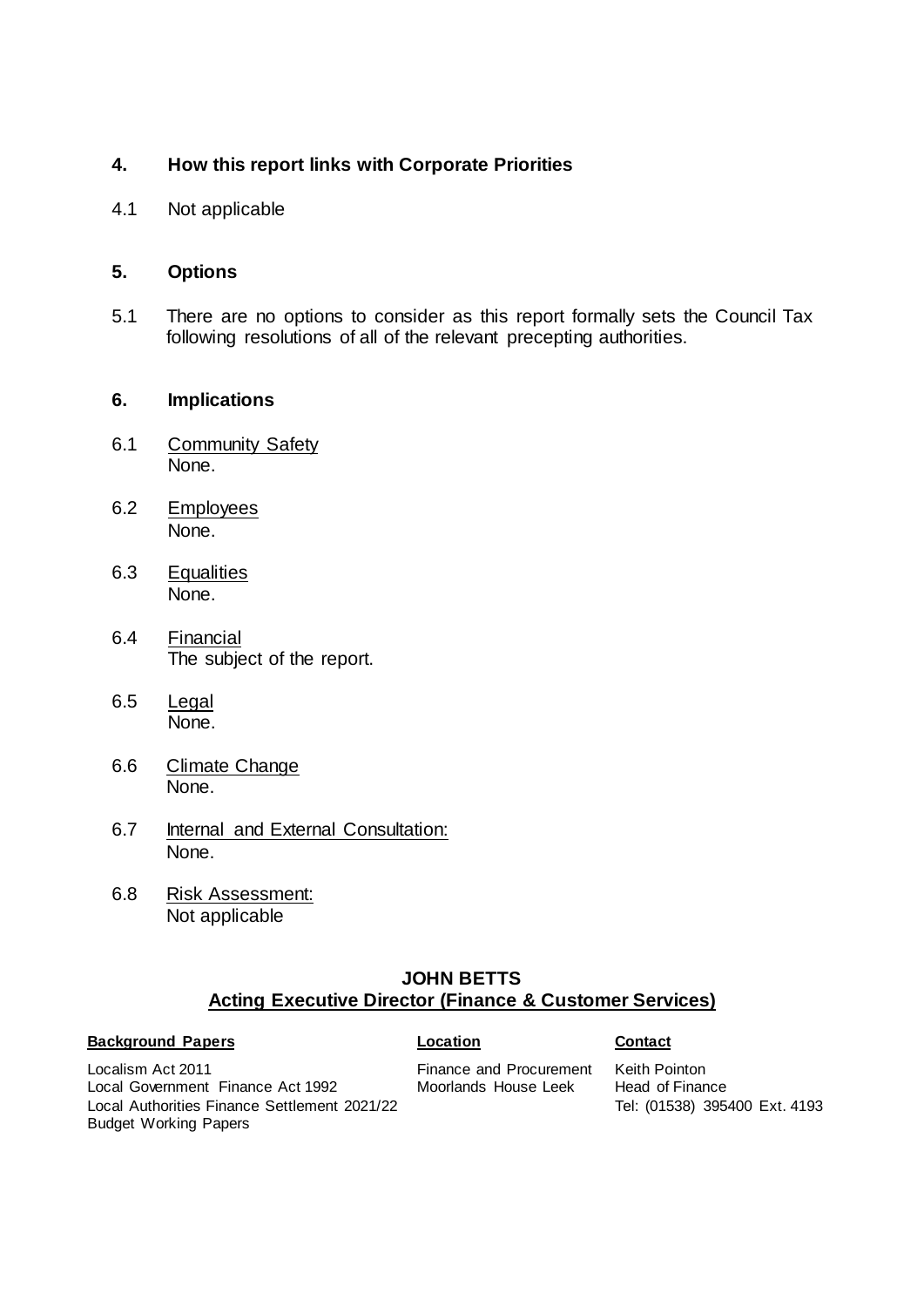### **7 Background and Introduction**

- 7.1 As a district council, Staffordshire Moorlands District Council is responsible for the billing and collection of all Council Tax due from local taxpayers. This means that the Council has to collect Council Tax to cover not only its own services but also the precepts set by other authorities. The Council Tax levied is therefore made up of six elements:
	- Staffordshire Moorlands District Council element
	- Special District Expenses (in respect of expenditure applied to taxpayers in the specified town or parish)
	- Parish precepts
	- Staffordshire County Council precept
	- Precept of the Staffordshire Commissioner (Police and Crime)
	- Precept of the Staffordshire Commissioner (Fire and Rescue)
- 7.2 The setting of the Council Tax follows a prescribed timetable. The process commences with the setting of the tax base in November, and ends with the formal setting of the Council Tax, which has to be completed by no later than 11th March.
- 7.3 The procedure has to adhere to the requirements of the Local Government Finance Act 1992 (as amended by the Localism Act 2011) and the level of Council Tax is directly related to the net expenditure of the Council after deducting income from central government grant and other sources of income. Council resolutions also have to adhere to the requirements of legislation and recommendations are therefore written in formal language.

#### **8 Council Tax Base & Collection Fund Surplus**

- 8.1 The council tax base for the year 2022/23 is 33,510. A breakdown of the calculation by parish can be seen in column 1 of Appendix A.
- 8.2 After taking into account previous re-distributions, the Collection Fund for Council Tax is predicted to have a surplus at 31st March 2022 of £545,680. The surplus is shared amongst the major precepting authorities i.e. Staffordshire County Council, Staffordshire Police, Staffordshire Fire & Rescue and this Council. The redistribution is made in proportion to the level of each authority's precept for the year. This Council's share of the surplus is £61,320.

#### **9 Staffordshire Moorlands District Council Tax**

9.1 On 8<sup>th</sup> February 2022, the Cabinet recommended a District Council Tax increase of £4.74 (2.99%). This involved setting a General Fund Budget of £10,844,100.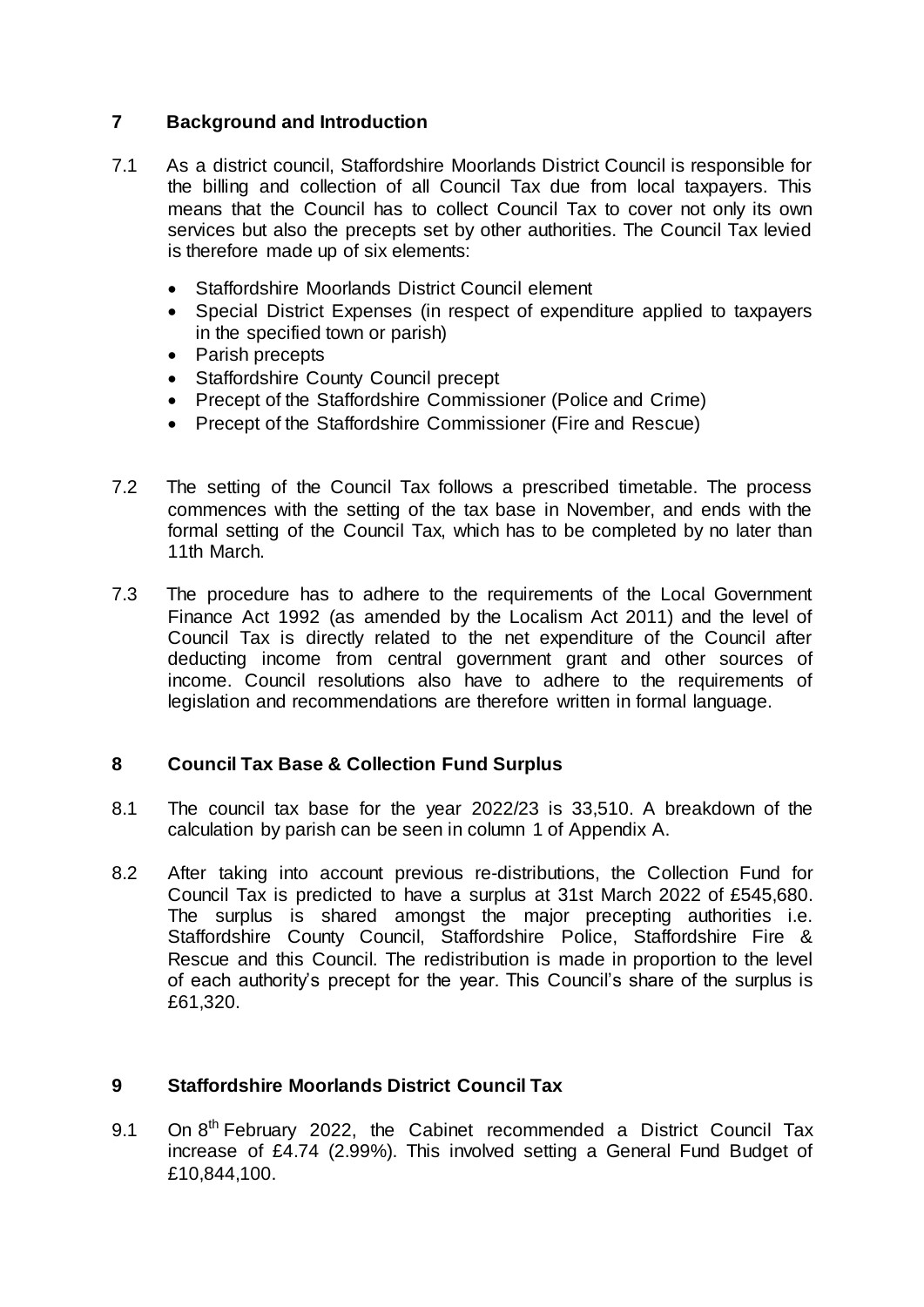9.2 The amount of Council Tax that the District Council is to levy is:

|                                                                                                                                                                                                                             | <b>TOTAL</b>                                                        |
|-----------------------------------------------------------------------------------------------------------------------------------------------------------------------------------------------------------------------------|---------------------------------------------------------------------|
| <b>Total Budget</b><br>Less Use of Balances / Reserves<br>Less Collection Fund Surplus for council tax (SMDC share)<br>Add Collection Fund Deficit for business rates (SMDC share)<br><b>Net Expenditure to be Financed</b> | £<br>10,792,890<br>(794, 050)<br>(61, 320)<br>906,580<br>10,844,100 |
| <b>Less External Financing</b><br><b>Less Business Rate Retention</b>                                                                                                                                                       | (616,900)<br>(4,344,950)                                            |
| <b>Net Requirement from Council Tax</b>                                                                                                                                                                                     | 5,882,250                                                           |
| Less Special District Expenses Levy (see 4.4)                                                                                                                                                                               | (415, 430)                                                          |
| <b>Total Requirement from District Council Tax</b>                                                                                                                                                                          | 5,466,820                                                           |

*.* 9.3 The Band D Council Tax is therefore £163.14 (The total requirement from District Council Tax divided by the tax base of 33,510). This represents an increase of £4.74 (2.99%) on last year.

## **10 Special District Expenses**

10.1 An element of the Council's budget is levied on specific parishes within the district. This element is referred to as Special District Expenses. The element of the budget to be met in this way for 2022/23 is as follows:

|                         | <b>Biddulph</b> | Leek    | Total   |
|-------------------------|-----------------|---------|---------|
|                         |                 |         |         |
| 2022/23 Net Expenditure | 67,430          | 348,000 | 415,430 |
|                         |                 |         |         |

10.2 The additional Council Tax required in the two parishes is as follows:

| <b>Parish</b>   | Levy<br><b>Required</b> | Tax<br><b>Base</b> | <b>Band D</b><br><b>Council</b><br><b>Tax</b> |  |
|-----------------|-------------------------|--------------------|-----------------------------------------------|--|
|                 | £                       |                    | £                                             |  |
| <b>Biddulph</b> | 67,430                  | 6,337              | 10.64                                         |  |
| Leek            | 348,000                 | 6,576              | 52.92                                         |  |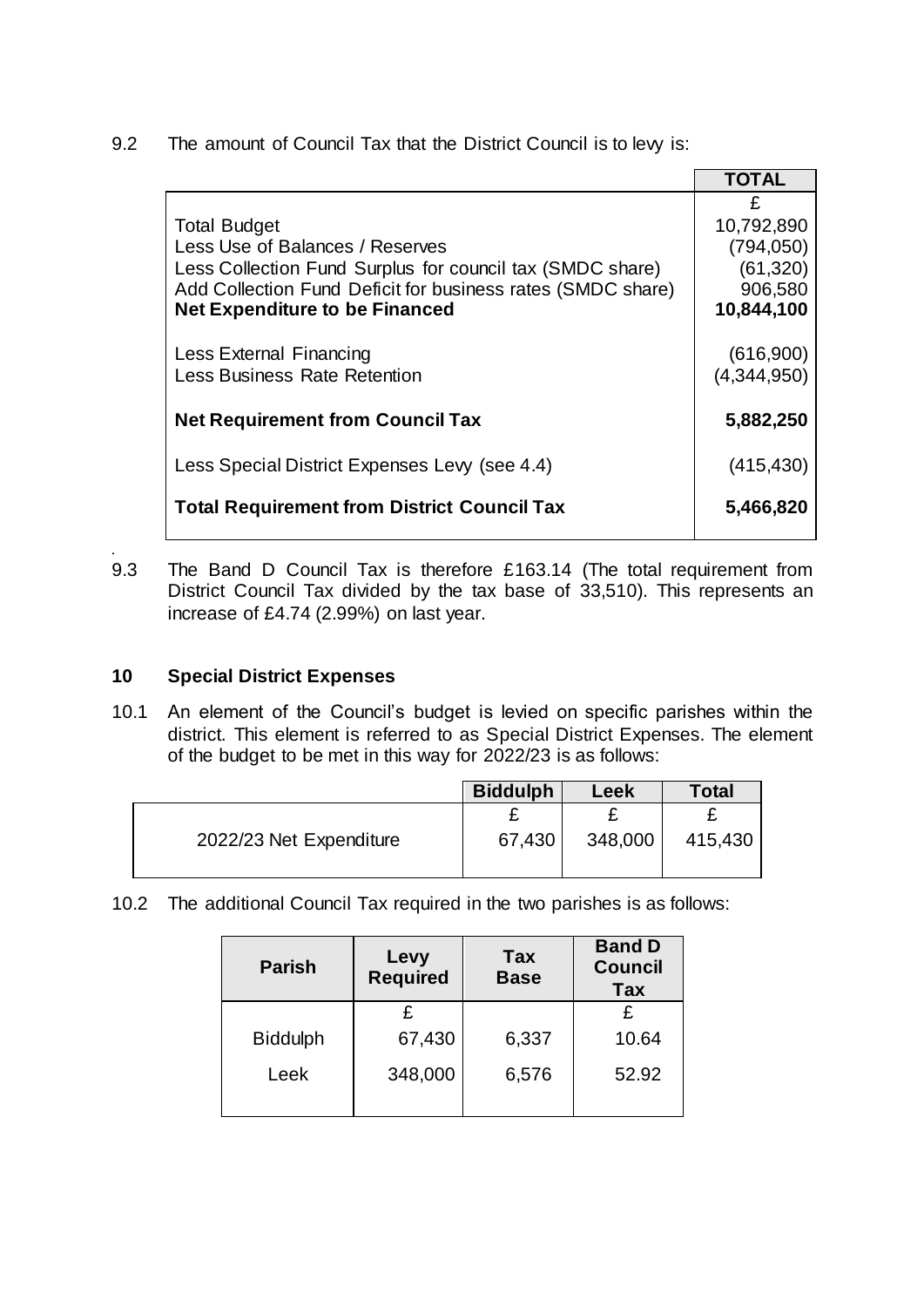### **11 Parish Council Precepts**

11.1 Each parish has notified the Council with its precept requirement for the year. The total required by parishes is £1,476,995.98, which produces an average Band D Council Tax of £44.08. The actual amount levied will vary from parish to parish. A detailed breakdown of the precept requirements and the band D charge for each parish can be seen in columns 2 and 3 of Appendix A.

#### **12 Staffordshire County Council Precepts**

12.1 The precept demand issued by Staffordshire County Council is £46,957,563 which produces a Band D Council Tax of £1,401,30. This represents an increase of £40.68 (2.99%) when compared to the level of tax levied in 2021/22. This increase is made up of £13.61 (1.0%) in respect for Adult Social Care and £27.07 (1.99%) in respect of general Council Tax.

#### **13 Office of the Police & Crime Commissioner for Staffordshire Precept**

13.1 The precept demand issued by Staffordshire Police Authority is £8,329,580.70, which produces a Band D Council Tax of £248.57. This represents an increase of £10.00 (4.19%) when compared to the level of tax levied in 2021/22.

#### **14 Office of the Fire & Rescue Commissioner for Staffordshire Precept**

14.1 The precept Fire and Rescue demand issued by the Staffordshire Commissioner's Office is £2,692,528.50, which produces a Band D Council Tax of £80.35. This represents an increase of £1.57 (1.99%) when compared with the level of precept for 2021/22.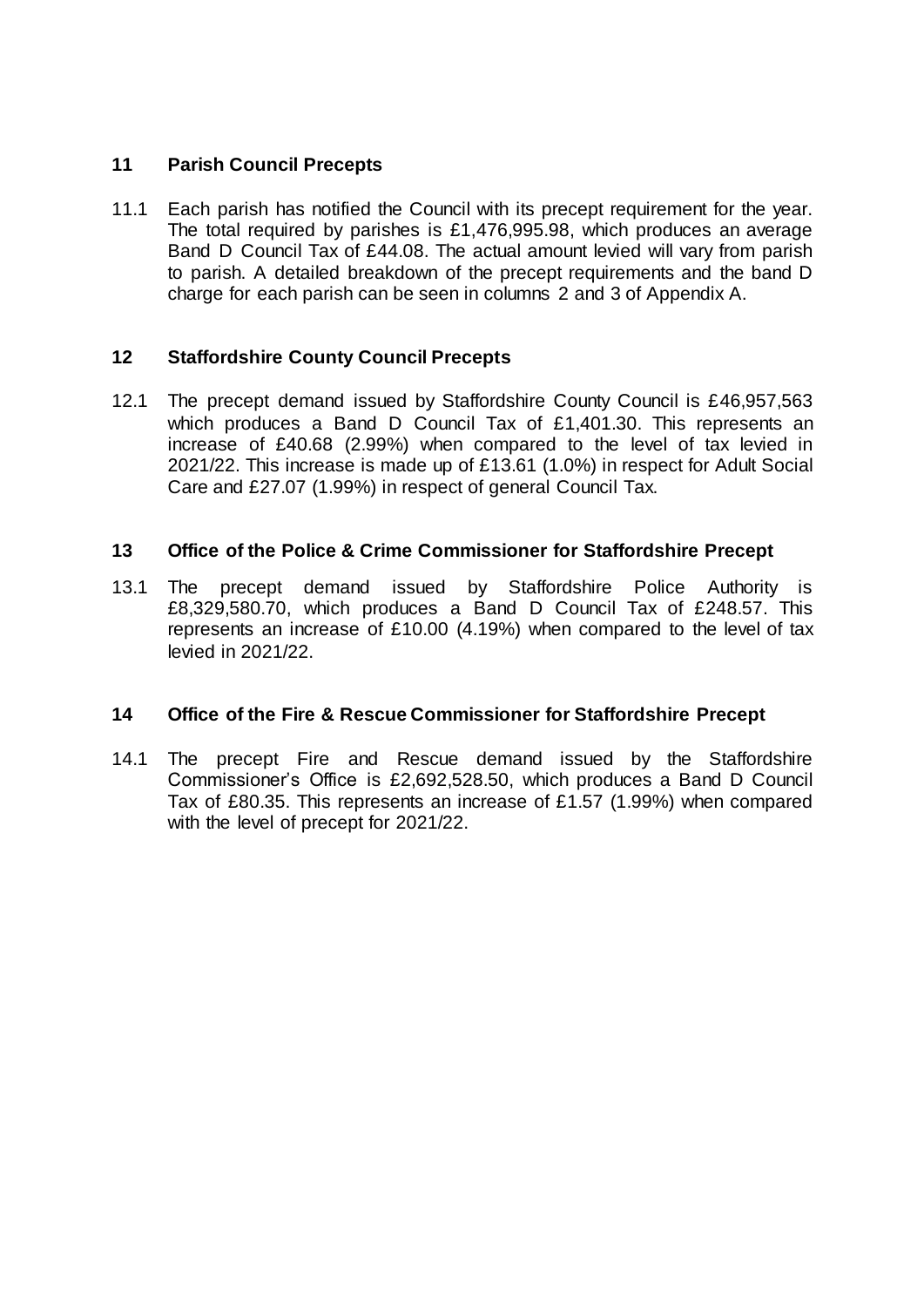# **APPENDIX A**

## **Parish Councils 2022/23**

| Parish           | (1) Tax Base     | (2) Parish<br><b>Precept</b> | $(3)$ Band D<br><b>Charge</b> |
|------------------|------------------|------------------------------|-------------------------------|
| Alstonefield     | 150              | £8,500.00                    | £56.67                        |
| Alton            | 530              | £17,225.00                   | £32.50                        |
| Bagnall          | 369              | £10,000.00                   | £27.10                        |
| <b>Biddulph</b>  | 6,337            | £381,194.10                  | £60.15                        |
| <b>Blore</b>     | 42               | £650.00                      | £15.48                        |
| <b>Bradnop</b>   | 130              | £1,500.00                    | £11.54                        |
| Brown Edge       | 832              | £25,046.00                   | £30.10                        |
| <b>Butterton</b> | 100              | £5,020.00                    | £50.20                        |
| Caverswall       | 398              | £8,085.00                    | £20.31                        |
| Cheadle          | 3,853            | £309,906.00                  | £80.43                        |
| Checkley         | 1,636            | £68,359.72                   | £41.78                        |
| Cheddleton       | 2,251            | £80,000.00                   | £35.54                        |
| Consall          | 66               | £1,288.84                    | £19.53                        |
| Cotton           | $\overline{1}15$ | £6,900.00                    | £60.00                        |
| <b>Dilhorne</b>  | 205              | £4,600.00                    | £22.44                        |
| Draycott         | 367              | £10,063.00                   | £27.42                        |
| Endon            | 1,323            | £31,500.00                   | £23.81                        |
| Farley           | 91               | £2,800.00                    | £30.77                        |
| Fawfieldhead     | 116              | £5,017.00                    | £43.25                        |
| Forsbrook        | 1,773            | £100,000.00                  | £56.40                        |
| Grindon          | 99               | £2,738.34                    | £27.66                        |
| Heathylee        | 98               | £1,070.00                    | £10.92                        |
| Heaton           | 159              | $\overline{£}1,950.00$       | £12.26                        |
| Hollinsclough    | 66               | £1,500.00                    | £22.73                        |
| Horton           | 365              | £6,000.00                    | £16.44                        |
| llam             | 39               | £800.00                      | £20.51                        |
| Ipstones         | 583              | £25,756.94                   | £44.18                        |
| Kingsley         | 612              | £18,115.80                   | £29.60                        |
| Leek             | 6,576            | £172,588.00                  | £26.25                        |
| Leekfrith        | 169              | £1,650.00                    | £9.76                         |
| Longnor          | 138              | £6,245.88                    | £45.26                        |
| Longsdon         | 286              | $\overline{£5}$ ,000.00      | £17.48                        |
| Oakamoor         | 255              | £7,069.00                    | £27.72                        |
| Onecote          | 85               | £3,000.00                    | £35.29                        |
| Quarnford        | 93               | £2,000.00                    | £21.51                        |
| Rushton          | 253              | £3,600.00                    | £14.23                        |
| Sheen            | 106              | £2,000.00                    | £18.87                        |
| Tittesworth      | 102              | £2,142.00                    | £21.00                        |
| Warslow          | 155              | £8,163.00                    | £52.66                        |
| Waterhouses      | 441              | £20,000.00                   | £45.35                        |
| Werrington       | 1,902            | £100,005.00                  | £52.58                        |
| Wetton           | 87               | £3,330.36                    | £38.28                        |
| Whiston          | 157              | £4,617.00                    | £29.41                        |
|                  |                  |                              |                               |
| <b>TOTAL</b>     | 33,510           | £1,476,995.98                | £44.08                        |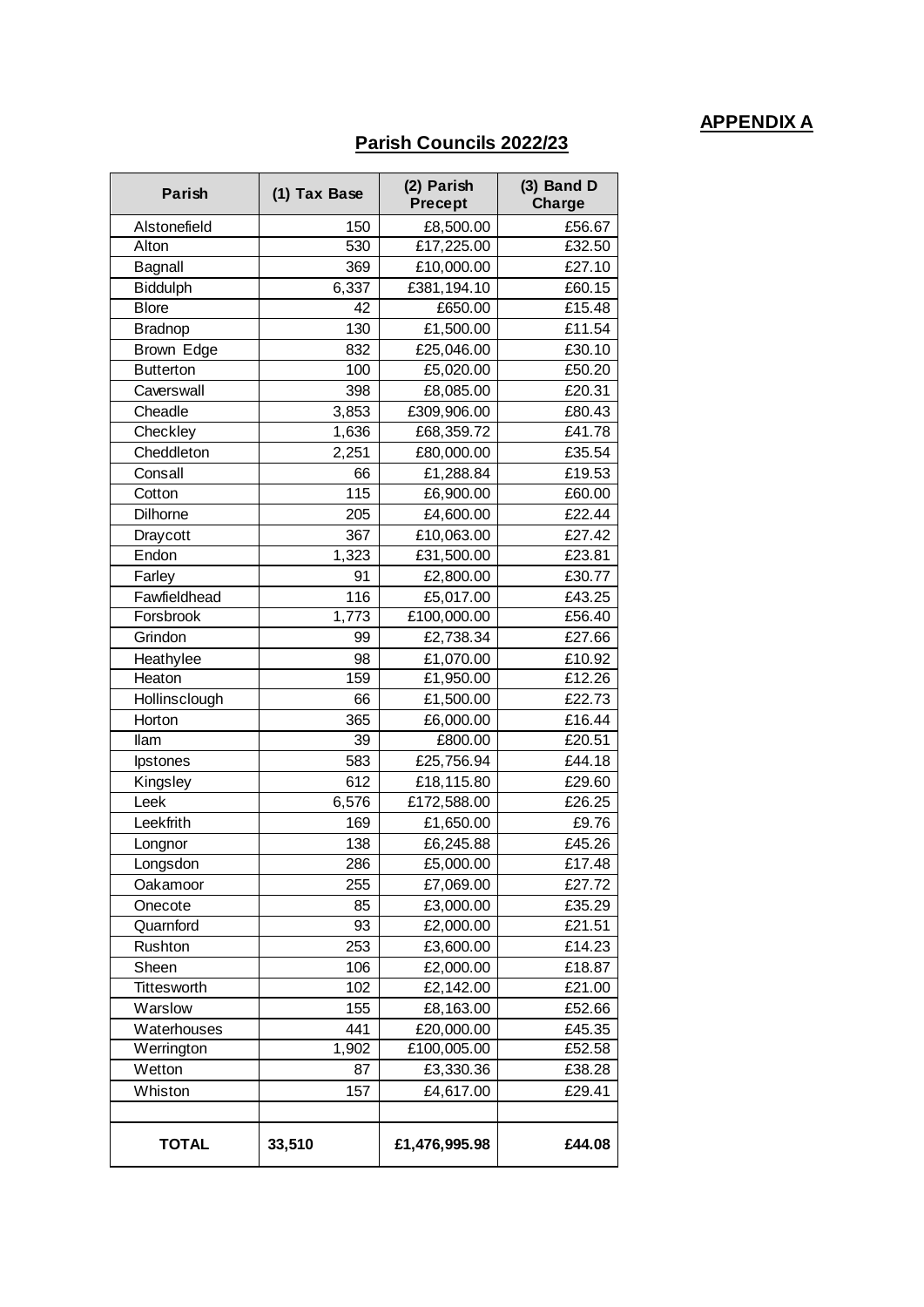# **APPENDIX B**

## **Local Council Tax at Band D – 2022/23**

| <b>Parish</b>    | £      |
|------------------|--------|
| Alstonefield     | 219.81 |
| Alton            | 195.64 |
| Bagnall          | 190.24 |
| <b>Biddulph</b>  | 233.93 |
| <b>Blore</b>     | 178.62 |
| <b>Bradnop</b>   | 174.68 |
| Brown Edge       | 193.24 |
| <b>Butterton</b> | 213.34 |
| Caverswall       | 183.45 |
| Cheadle          | 243.57 |
| Checkley         | 204.92 |
| Cheddleton       | 198.68 |
| Consall          | 182.67 |
| Cotton           | 223.14 |
| <b>Dilhorne</b>  | 185.58 |
| Draycott         | 190.56 |
| Endon            | 186.95 |
| Farley           | 193.91 |
| Fawfieldhead     | 206.39 |
| Forsbrook        | 219.54 |
| Grindon          | 190.80 |
| Heathylee        | 174.06 |
| Heaton           | 175.40 |
| Hollinsclough    | 185.87 |
| Horton           | 179.58 |
| llam             | 183.65 |
| Ipstones         | 207.32 |
| Kingsley         | 192.74 |
| Leek             | 242.31 |
| Leekfrith        | 172.90 |
| Longnor          | 208.40 |
| Longsdon         | 180.62 |
| Oakamoor         | 190.86 |
| Onecote          | 198.43 |
| Quarnford        | 184.65 |
| Rushton          | 177.37 |
| Sheen            | 182.01 |
| Tittesworth      | 184.14 |
| Warslow          | 215.80 |
| Waterhouses      | 208.49 |
| Werrington       | 215.72 |
| Wetton           | 201.42 |
| Whiston          | 192.55 |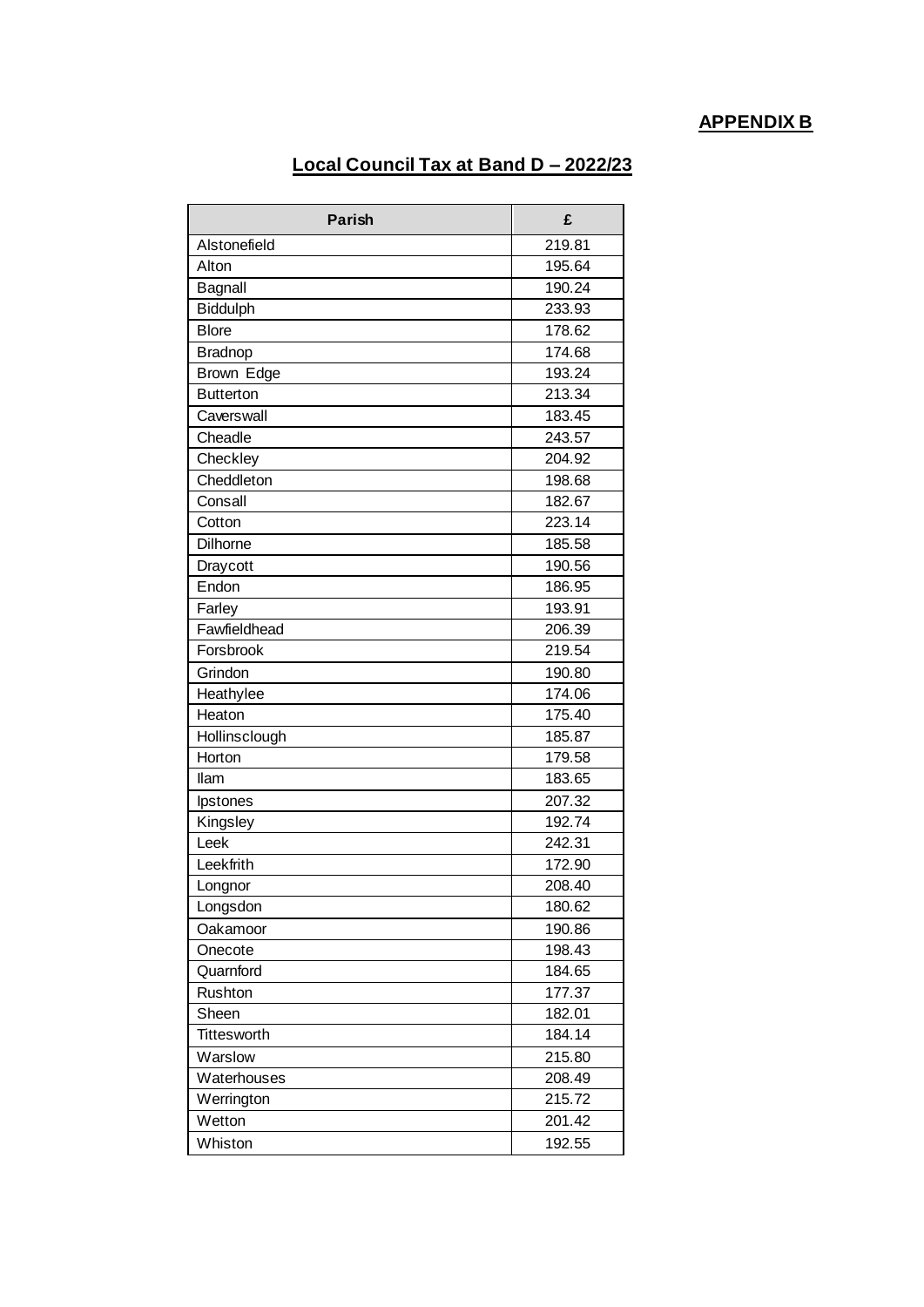# **APPENDIX C**

## **Local Council Tax All Bands – 2022/23**

| Parish           | <b>BAND A</b> | <b>BAND B</b> | <b>BAND C</b> | <b>BAND D</b> | <b>BAND E</b> | <b>BAND F</b> | <b>BAND G</b> | <b>BAND H</b> |
|------------------|---------------|---------------|---------------|---------------|---------------|---------------|---------------|---------------|
|                  | £             | £             | £             | £             | £             | £             | £             | £             |
| Alstonefield     | 146.54        | 170.97        | 195.38        | 219.81        | 268.65        | 317.51        | 366.35        | 439.62        |
| Alton            | 130.43        | 152.17        | 173.90        | 195.64        | 239.11        | 282.59        | 326.07        | 391.28        |
| Bagnall          | 126.83        | 147.97        | 169.10        | 190.24        | 232.51        | 274.79        | 317.07        | 380.48        |
| <b>Biddulph</b>  | 155.95        | 181.95        | 207.94        | 233.93        | 285.91        | 337.90        | 389.88        | 467.86        |
| <b>Blore</b>     | 119.08        | 138.93        | 158.77        | 178.62        | 218.31        | 258.01        | 297.70        | 357.24        |
| <b>Bradnop</b>   | 116.45        | 135.87        | 155.27        | 174.68        | 213.49        | 252.32        | 291.13        | 349.36        |
| Brown Edge       | 128.83        | 150.30        | 171.77        | 193.24        | 236.18        | 279.13        | 322.07        | 386.48        |
| <b>Butterton</b> | 142.23        | 165.93        | 189.63        | 213.34        | 260.75        | 308.16        | 355.57        | 426.68        |
| Caverswall       | 122.30        | 142.69        | 163.06        | 183.45        | 224.21        | 264.99        | 305.75        | 366.90        |
| Cheadle          | 162.38        | 189.45        | 216.50        | 243.57        | 297.69        | 351.83        | 405.95        | 487.14        |
| Checkley         | 136.61        | 159.39        | 182.15        | 204.92        | 250.45        | 296.00        | 341.53        | 409.84        |
| Cheddleton       | 132.45        | 154.53        | 176.60        | 198.68        | 242.83        | 286.99        | 331.13        | 397.36        |
| Consall          | 121.78        | 142.08        | 162.37        | 182.67        | 223.26        | 263.86        | 304.45        | 365.34        |
| Cotton           | 148.76        | 173.56        | 198.34        | 223.14        | 272.72        | 322.32        | 371.90        | 446.28        |
| Dilhorne         | 123.72        | 144.34        | 164.96        | 185.58        | 226.82        | 268.06        | 309.30        | 371.16        |
| Draycott         | 127.04        | 148.22        | 169.38        | 190.56        | 232.90        | 275.26        | 317.60        | 381.12        |
| Endon            | 124.63        | 145.41        | 166.17        | 186.95        | 228.49        | 270.04        | 311.58        | 373.90        |
| Farley           | 129.27        | 150.82        | 172.36        | 193.91        | 237.00        | 280.10        | 323.18        | 387.82        |
| Fawfieldhead     | 137.59        | 160.53        | 183.45        | 206.39        | 252.25        | 298.12        | 343.98        | 412.78        |
| Forsbrook        | 146.36        | 170.76        | 195.14        | 219.54        | 268.32        | 317.12        | 365.90        | 439.08        |
| Grindon          | 127.20        | 148.40        | 169.60        | 190.80        | 233.20        | 275.60        | 318.00        | 381.60        |
| Heathylee        | 116.04        | 135.38        | 154.72        | 174.06        | 212.74        | 251.42        | 290.10        | 348.12        |
| Heaton           | 116.93        | 136.43        | 155.91        | 175.40        | 214.37        | 253.36        | 292.33        | 350.80        |
| Hollinsclough    | 123.91        | 144.57        | 165.21        | 185.87        | 227.17        | 268.48        | 309.78        | 371.74        |
| Horton           | 119.72        | 139.68        | 159.62        | 179.58        | 219.48        | 259.40        | 299.30        | 359.16        |
| llam             | 122.43        | 142.84        | 163.24        | 183.65        | 224.46        | 265.28        | 306.08        | 367.30        |
| <i>lpstones</i>  | 138.21        | 161.25        | 184.28        | 207.32        | 253.39        | 299.47        | 345.53        | 414.64        |
| Kingsley         | 128.49        | 149.91        | 171.32        | 192.74        | 235.57        | 278.41        | 321.23        | 385.48        |
| Leek             | 161.54        | 188.47        | 215.38        | 242.31        | 296.15        | 350.01        | 403.85        | 484.62        |
| Leekfrith        | 115.27        | 134.48        | 153.69        | 172.90        | 211.32        | 249.75        | 288.17        | 345.80        |
| Longnor          | 138.93        | 162.09        | 185.24        | 208.40        | 254.71        | 301.03        | 347.33        | 416.80        |
| Longsdon         | 120.41        | 140.49        | 160.55        | 180.62        | 220.75        | 260.90        | 301.03        | 361.24        |
| Oakamoor         | 127.24        | 148.45        | 169.65        | 190.86        | 233.27        | 275.69        | 318.10        | 381.72        |
| Onecote          | 132.29        | 154.34        | 176.38        | 198.43        | 242.52        | 286.62        | 330.72        | 396.86        |
| Quarnford        | 123.10        | 143.62        | 164.13        | 184.65        | 225.68        | 266.72        | 307.75        | 369.30        |
| Rushton          | 118.25        | 137.96        | 157.66        | 177.37        | 216.78        | 256.20        | 295.62        | 354.74        |
| Sheen            | 121.34        | 141.57        | 161.78        | 182.01        | 222.45        | 262.91        | 303.35        | 364.02        |
| Tittesworth      | 122.76        | 143.22        | 163.68        | 184.14        | 225.06        | 265.98        | 306.90        | 368.28        |
| Warslow          | 143.87        | 167.85        | 191.82        | 215.80        | 263.75        | 311.71        | 359.67        | 431.60        |
| Waterhouses      | 138.99        | 162.16        | 185.32        | 208.49        | 254.82        | 301.16        | 347.48        | 416.98        |
| Werrington       | 143.81        | 167.79        | 191.75        | 215.72        | 263.65        | 311.60        | 359.53        | 431.44        |
| Wetton           | 134.28        | 156.66        | 179.04        | 201.42        | 246.18        | 290.94        | 335.70        | 402.84        |
| Whiston          | 128.37        | 149.76        | 171.15        | 192.55        | 235.34        | 278.13        | 320.92        | 385.10        |